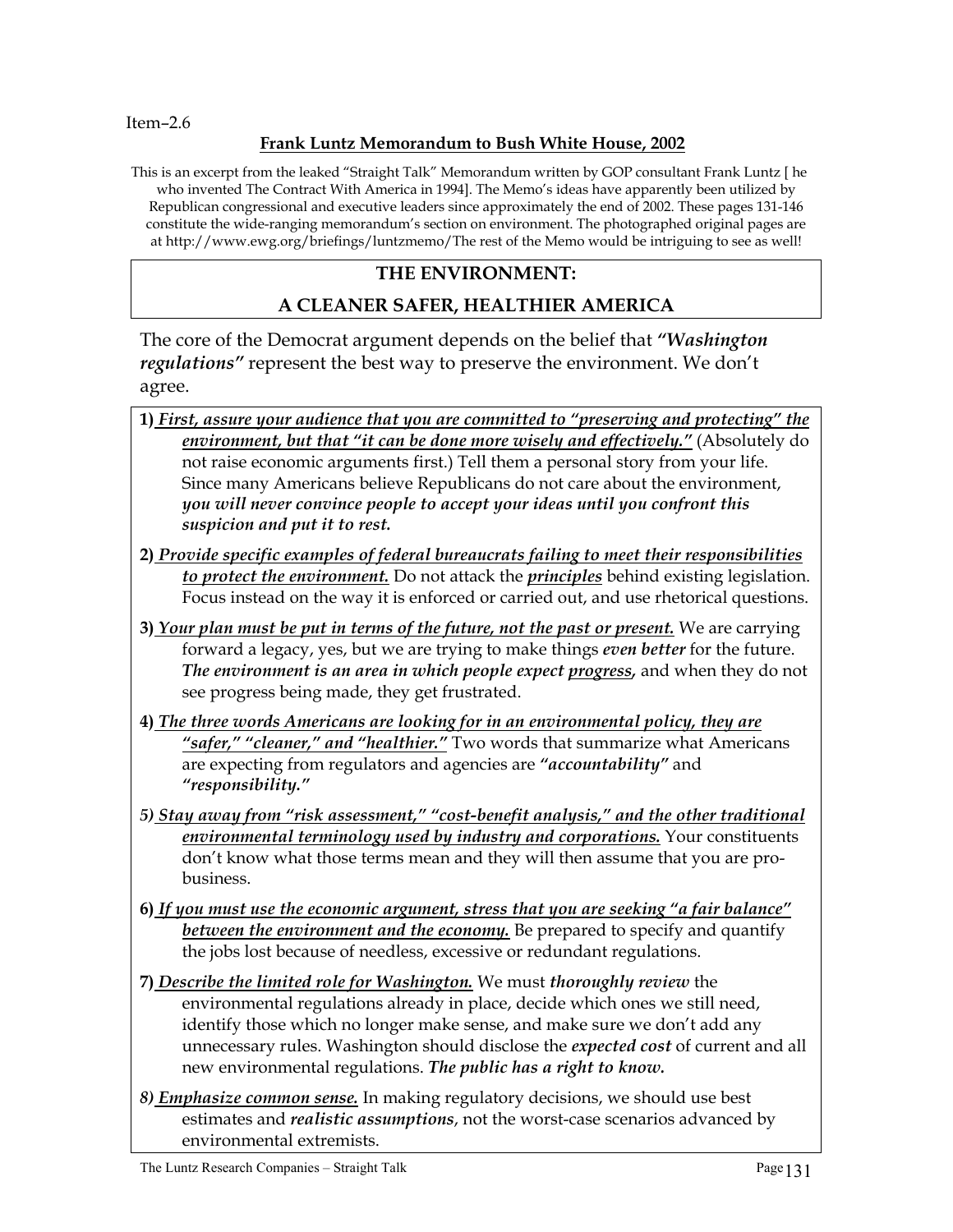#### **OVERVIEW**

*The environment is probably the single issue on which Republicans in general – and President Bush in particular – are most vulnerable.* A caricature has taken hold in the public imagination: Republicans seemingly in the pockets of corporate fat cats who rub their hands together and chuckle maniacally as they plot to pollute America for fun and profit. And only the Democrats and their goodhearted friends from Washington can save America from these sinister companies drooling at the prospect of strip mining every picturesque mountain range, drilling for oil on every white sand beach, and clear cutting every green forest.

The fundamental problem for Republicans when it comes to the environment is that whatever you say is viewed through the prism of suspicion. As with education, Social Security and so many other issues, the Democrats have been expert at constructing a narrative in which Republicans and conservatives are the bad guys. And if Americans swallow that story, then whatever comes later is mere detail.

Indeed, it can be helpful to think of environmental (and other) issues in terms of "story." A compelling story, even if factually inaccurate, can be more emotionally compelling than a dry recitation of the truth. The popular movie *Erin Brockovich* presented a courageous woman fighting against an impersonal corporation that poisoned the public with cancerous chemicals with impunity. *The Wall Street Journal* and investigative journalist Michael Fumento later conclusively demonstrated that the reallife Erin Brockovich's legal case was full of holes and contradictions, but no matter: the public had it's emotional story, and no number of exposes will ever come close to matching the power of that story.

As with those other issues, the first (and most important) step to neutralizing the problem and eventually bringing people around to your point of view on environmental issues is to convince them of your *sincerity* and *concern.* You may come up with the most subtle, nuanced, brilliant, ironclad and indisputable argument as to why President Bush's approach to the "arsenic in the water" issue was responsible and correct, but it will fall on deaf ears unless the public is willing to give you the benefit of the doubt at the beginning.

I don't have to remind you how often Republicans are depicted as cold, uncaring, ruthless, even downright anti-social. These attacks appeal to resentment and fear. Because they are primarily emotional in nature, they cannot be blunted with logic or statistics. Therefore, *any discussion of the environment has to be grounded in an effort to reassure a skeptical public that you care about the environment for its own sake –* that your intentions are strictly honorable. Otherwise, all the rational arguments in the world won't be enough for you to prevail.

The good news, amidst all this doom and gloom, is that once you *are* able to establish your environmental *bona fides,* once you show people that your heart is in the right place and make them comfortable listening to what you have to say, then the conservative, free market approach to the environment actually has the potential to be quite popular.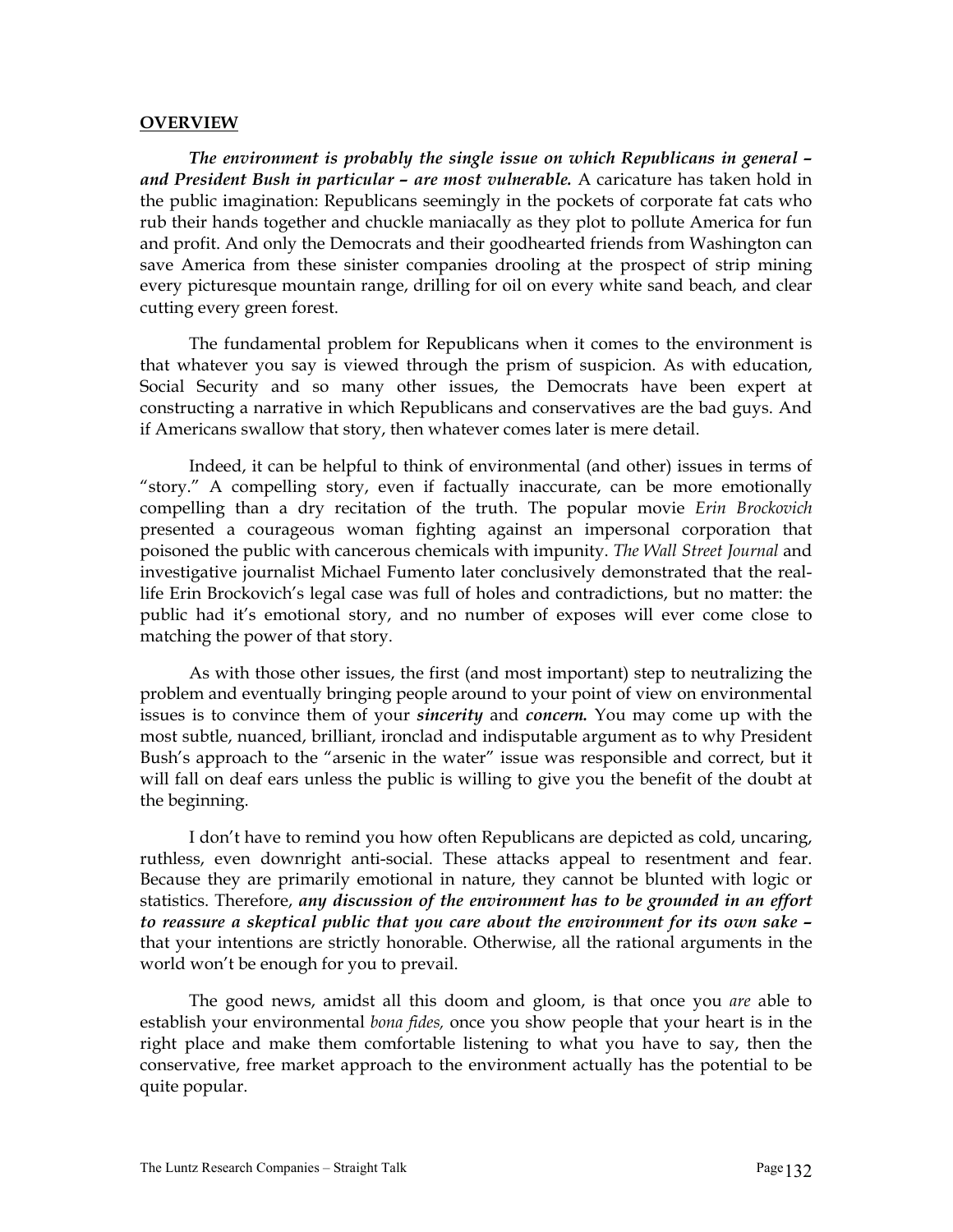#### **ON THE MATTER OF ARSENIC IN THE WATER**

I start here because this is where we almost snatched defeat from the jaws of victory. As you know, the incoming Bush administration's judicious, prudent approach to the numerous "midnight" regulations imposed by Bill Clinton on his way out the door ended up backfiring in a big way. The *"arsenic in the water"* imbroglio of spring 2001 was the biggest public relations misfire of President Bush's first year in office.

What was the chaos all about? The Bush Administration's suspension of Clinton's last-minute executive order toughening the federal standard for arsenic in drinking water from 50 parts per billion to 10 parts per billion.

The Democrats' message came through loud and clear: Bush and the Republicans put business interests above public health. The fact that the new administration was only delaying a change that hadn't been considered urgent enough for the Clinton administration to do anything about it for eight long years got lost in the hubbub.

Indeed, the story was not that Bush was delaying a hastily imposed regulation, but rather that, he was actively *putting in more* arsenic in the water. Republicans pointing out that the Democrats were distorting the facts…and pointed this out…and pointed this out…and pointed this out again…but the facts didn't matter. The hit had been scored, the political damage done, and that was the first chink in President Bush's approval ratings.

Again, let me emphasize: The facts were beside the point. *Facts only become relevant when the public is receptive and willing to listen to them.* The decision to suspend the regulation wouldn't be troubling to someone educated on the issue, to someone who knew that there already was arsenic in the water and the only thing being debated was whether it was necessary to reduce it, and by how much. But Americans didn't know that. They heard *"arsenic in the water,"* and it was news to them. No wonder that they reacted in horror.

How do we avoid such debacles in the future?

It's all in how you frame your argument, and the order in which you present your facts. Don't allow yourself to become bogged down in minutiae when you should be presenting the big picture. You should have the details at hand to back you up, to be sure, but don't be afraid to begin by painting in broad strokes.

A more effective, step-by-step approach to *educating* the public about the arsenic issue would have been: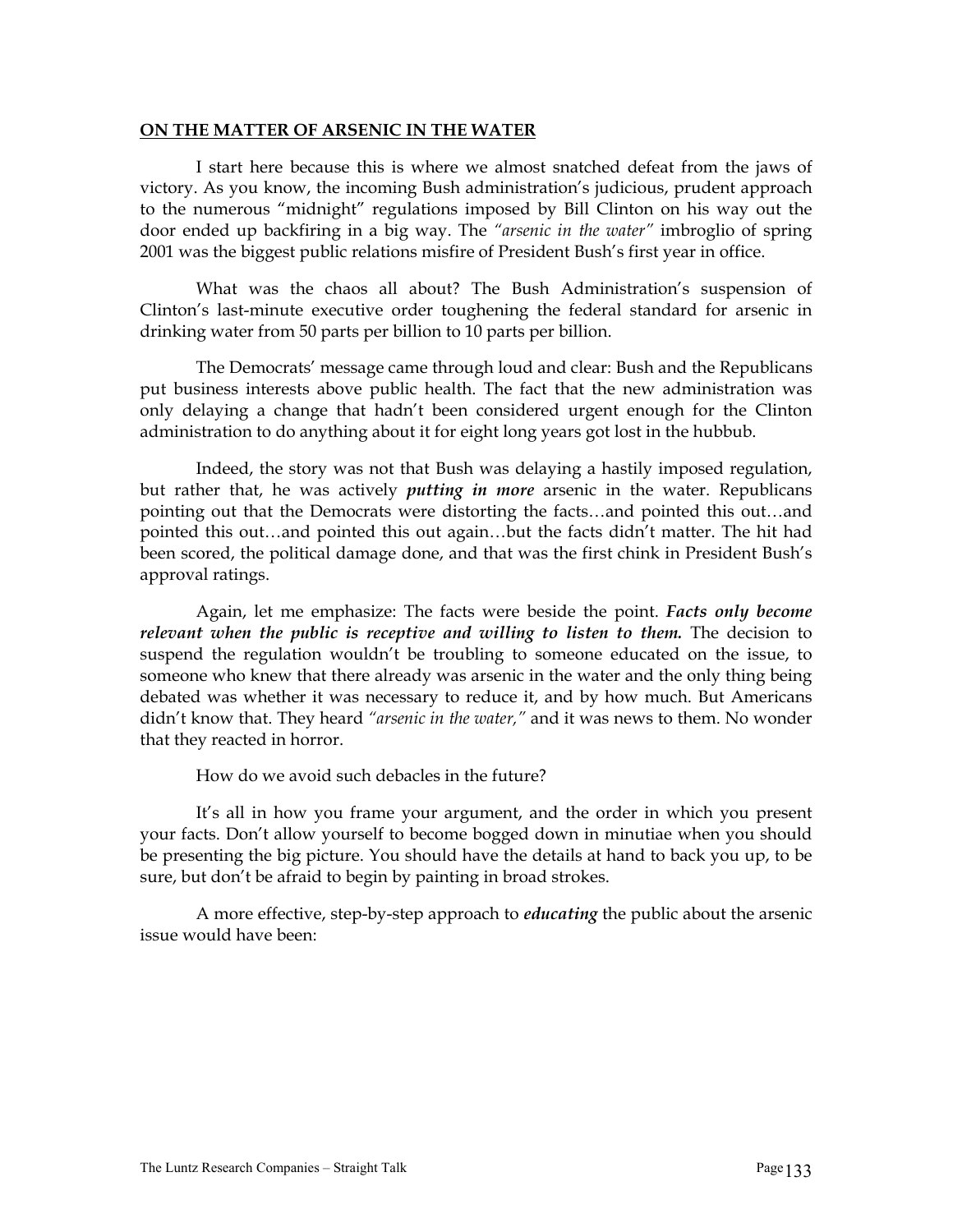### **THE "ARSENIC" COMMUNICATION LADDER**

1. Every American has the right to clean, healthy and safe drinking water. 2. Republicans are dedicated to the continued improvement of our nation's water supply, and to ensuring that Americans have the best quality water available. We all drink water. We all want it safe and clean. 3. Today, there are minute, tiny amounts of arsenic in our drinking water. It has always been this way. It will always be this way. 4. Based on sound science, the government's standard is that there should be no more than 50 parts of arsenic per billion. 5. In the last weeks before Bill Clinton left office, he issued an executive order reducing the standard from 50 to 10 parts of arsenic per billion –but he did not act for eight years because it was neither a priority nor a health risk. 6. Before this new standard takes effect, we would like to make sure that it is necessary to make this change. The decision was reached quickly, without public debate, and without evidence that this change will make our water

Points one and two above may sound like boilerplate to you, but they are the *most important element* in arguing about this and similar issues. Talking about the environment is no different than explaining your position on taxes. Social Security or the war on terrorism: Begin with your fundamental, guiding principles, explain where you are coming from and what your ultimate ends and intentions are, and only then delve into the particulars of your case.

Although President Bush ultimately adopted the Clinton administration standard of 10 parts per billion in November 2001, the arsenic issue should be a lesson to all Republicans. Remember, *the burden of proof is on you to prove your good intentions and your sincerity.* Reassure the public on those counts, and *only then* will they see the Democrats' demagoguery for what it is.

*Note: The day President Bush made his subsequent announcement accepting the new regulation, the Democrats immediately began harping on the Clinton standard, claiming that 10 parts per billion was too high, and that the new arsenic standard should actually be changed to three parts per billion.*

No one wants polluted air and water, yet that's what a majority of Americans think Republicans stand for. *When we talk about "rolling back regulations" involving the environment, we are sending a signal American don't support.* If we suggest that the choice is between environmental protection and deregulation, the environment will win consistently.

appreciably safer.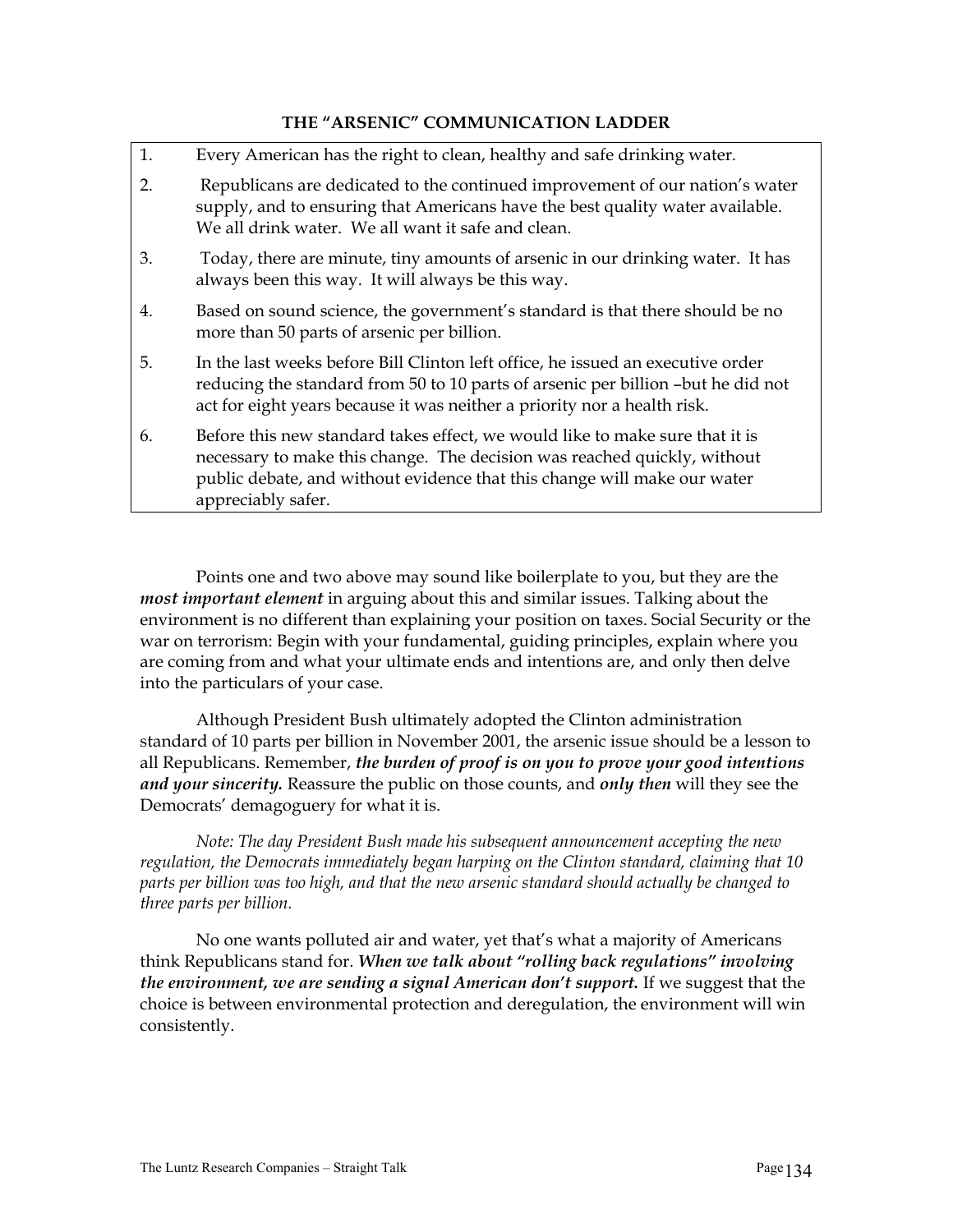### **GETTING BACK TO NATURE**

**"I'm usually the one running around the house shutting off lights, making sure the water is turned off. Still, when I think environmentalist – I'm sorry if someone is offended by this – I think of somebody chaining themselves to a tree."** 

### **- Pittsburgh woman**

*The most popular federal programs today* are those that preserve and protect our natural heritage through *conservation of public lands and waters through parks and open spaces.*

*Americans love the outdoors.* Becoming a champion of national parks and forests – and protecting American culture and history with sound policies for *carrying* these legacies to the next generations of Americans – is the best way to show our citizens that Republicans can be *FOR* something positive on the environment. Being *AGAINST* existing laws or regulations has been translated into being *AGAINST* the environment.

Preserving parks and open spaces is a winner because it doesn't need to be explained to everyday Americans. We need more issues like this. No matter how many experts know that Superfund law or the Clean Water Act or Clean Air rules don't work as they should, the public doesn't perceive them as broken. There is not a public outcry to fix them.

That is not to say that it is unreasonable to try to "update" Superfund or to "modernize" the Clean Water Act. But you can't do that kind of heavy lifting until you win the public's trust on the basics: protecting and maintaining what we have. [Avoid terms and concepts like "providing stewardship" (passive and unclear) in favor of "preserving and protecting" (active and clear).] *And the number one hot button to most voters is water quality* – including both infrastructure and pollution protection.

People *don't* understand the technicalities of environmental law – but they *do* understand the benefits of conservation of water, land, and open spaces. Republicans need to focus more on the *benefits* the public expects and spend less time debating *process,* which the public really doesn't care to follow.

Public support for a trust fund for conservation of land, water and open spaces is both widespread and deep. We should not pass up the opportunity to talk about an *"open space conservation trust fund"* as a better response to chatter about *"urban sprawl."* Remember, few want the growth and development of their community determined by Washington.

*But don't reject a federal role altogether.* The environment knows no state or local boundaries and the public demands at least some federal guidelines. However, people don't want an intrusive federal bureaucracy dictating local enforcement. They want the federal government to take care of the "big picture" and leave the details to the states and localities.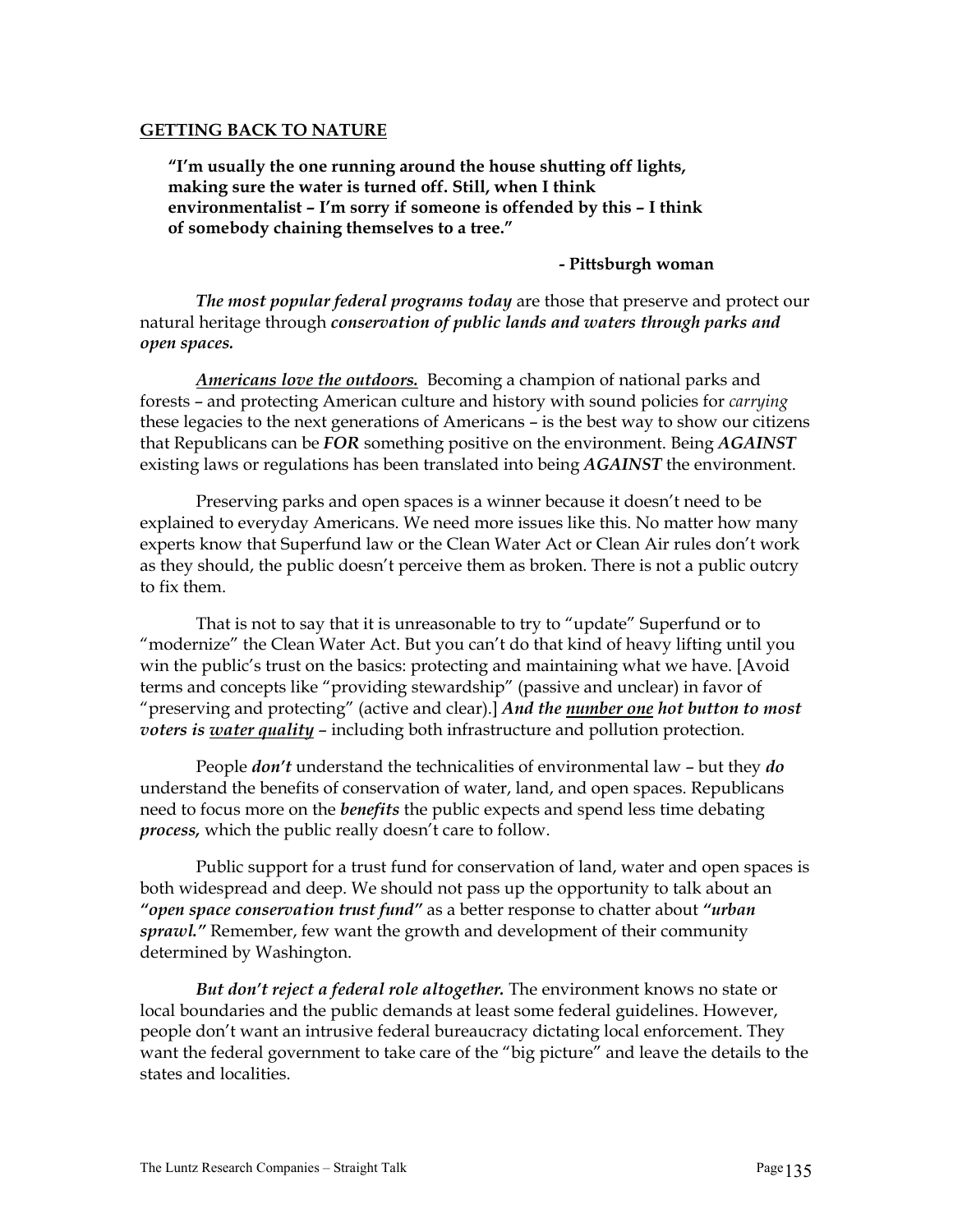## **UPDATING WASHINGTON'S RULES ON THE ENVIRONMENT**

*"Do you want some pencil-pushing Washington bureaucrat to tell you what to do and how to do it, someone who gets all his knowledge of the Everglades, the Rocky Mountains, and every environmental issue from the pages of* **National Geographic***?"* 

While we may have lost the environmental communications battles in the past, the war is not over. When we explain our environmental proposals *correctly,* more than 70 percent of the nation prefers our positions to those of our opponents. Let me emphasize, however, that when our environmental policies are explained ineffectively, not only do we risk losing the swing vote, but our suburban female base could abandon us as well.

The Democratic message could best be characterized as the *"Protection Racket"* of politics – protection of the environment, protection of education, protection of workers, protection of health care, protection of Social Security, protection of Medicare and Medicaid. "Protecting" those programs has become the Democratic mantra, and their ability to remain *on message* in all of their communications has reaped great rewards. And who could disagree? Having those things given to you and protected is an offer that's difficult to refuse.

As Republicans, we have the moral and rhetorical high ground when we talk about values, like *freedom, responsibility, and accountability.* The same values apply to the environment as to other examples of government-knows-best solutions. *But when we talk about "rolling back regulations" involving the environment, we are sending a signal Americans don't support.* If we suggest that the choice is between environmental protection and deregulation, the environment will win consistently.

You cannot allow yourself to be labeled "anti-environment" simply because you are opposed to the current regulatory configuration (your opponents will almost certainly try to label you that way). The public does not approve of the current regulatory process, and Americans certainly don't want an increased regulatory burden, but they will put a higher priority on environmental protection and public health than on cutting regulations. Even Republicans prioritize protecting the environment.

That is why you must explain how it is possible to pursue a *common sense or sensible* environmental policy that *"preserves all the gains of the past two decades"*  without going to extremes, and allows for new science technologies to carry us even further. Give citizens the idea that *progress is being frustrated by over-reaching government,* and you will hit a very strong strain in the American psyche.

If there must be regulation, Americans are most comfortable with local oversight. Participants respond favorably to proposals that included communities and more common sense approaches. This is important. We can uphold the environmental priorities of the American people, while at the same time moving control to the state and local level and removing needless bureaucratic meddling. People believe they know better than do nameless, faceless federal bureaucrats how to preserve and protect *their*  local environment.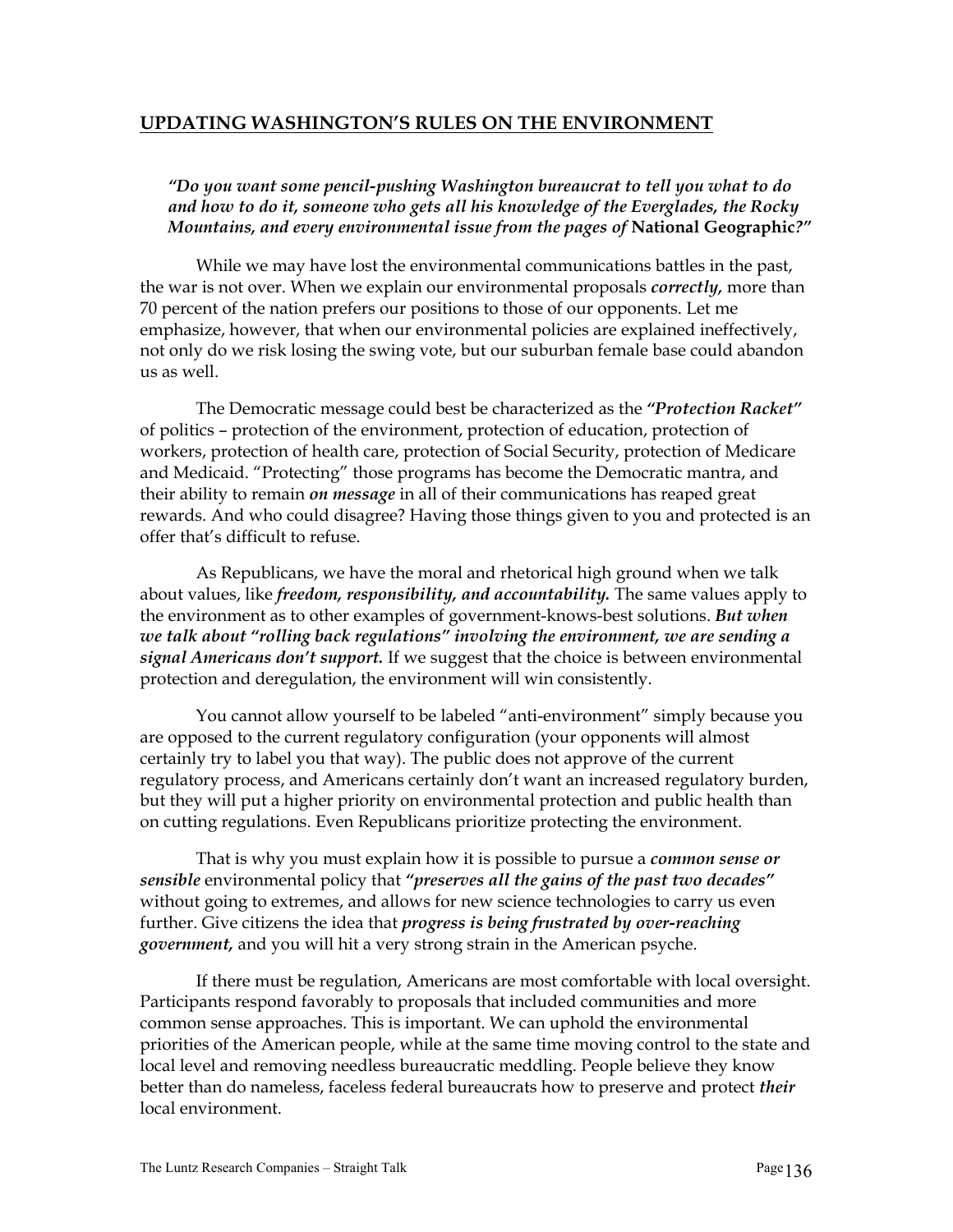## **WINNING THE GLOBAL WARMING DEBATE – AN OVERVIEW**

Please keep in mind the following communication recommendations as you address global warming in general, particularly as Democrats and opinion leaders attack President Bush over Kyoto.

1. *The scientific debate remains open.* Voters believe that there is *no consensus* about global warming within the scientific community. Should the public come to believe that the scientific issues are settled, their views about global warming will change accordingly. Therefore, *you need to continue to make the lack of scientific certainty a primary issue in the debate,* and defer to scientists and other experts in the field.

2. *Americans want a free and open discussion.* Even though Democrats savaged President Bush for formally withdrawing from the Kyoto accord, the truth is that none of them would have actually voted to ratify the treaty, and they were all glad to see it die. Emphasize the importance of *"acting only with all the facts in hand"* and *"making the right decision, not the quick decisions."* 

3. *Technology and innovation are the key in arguments on both sides.* Global warming alarmists use American superiority in technology and innovation quite effectively in responding to accusations that international agreements such as the Kyoto accord could cost the United States billions. Rather than condemning corporate America the way most environmentalists have done in the past, they attack their us for lacking faith in our collective ability to meet any economic challenges presented by environmental changes we make. This should be our argument. *We* need to emphasize how *voluntary*  innovation and experimentation are preferable to bureaucratic or international intervention and regulation.

4. *The "international fairness" issue is the emotional home run.* Given the chance, Americans will demand that all nations be part of any international global warming treaty. Nations such as China, Mexico and India would have to sign such an agreement for the majority of Americans to support it.

5. *The economic argument should be secondary.* Many of you will want to focus on the higher prices and lost jobs that would result from complying with Kyoto, but you can do better. Yes, when put in specific terms (food and fuel prices, for example) on an individual-by-individual basis, this argument does resonate. Yes, the fact that Kyoto would hurt the economic well being of seniors and the poor is of particular concern. However, the economic argument is less effective than each of the arguments listed above.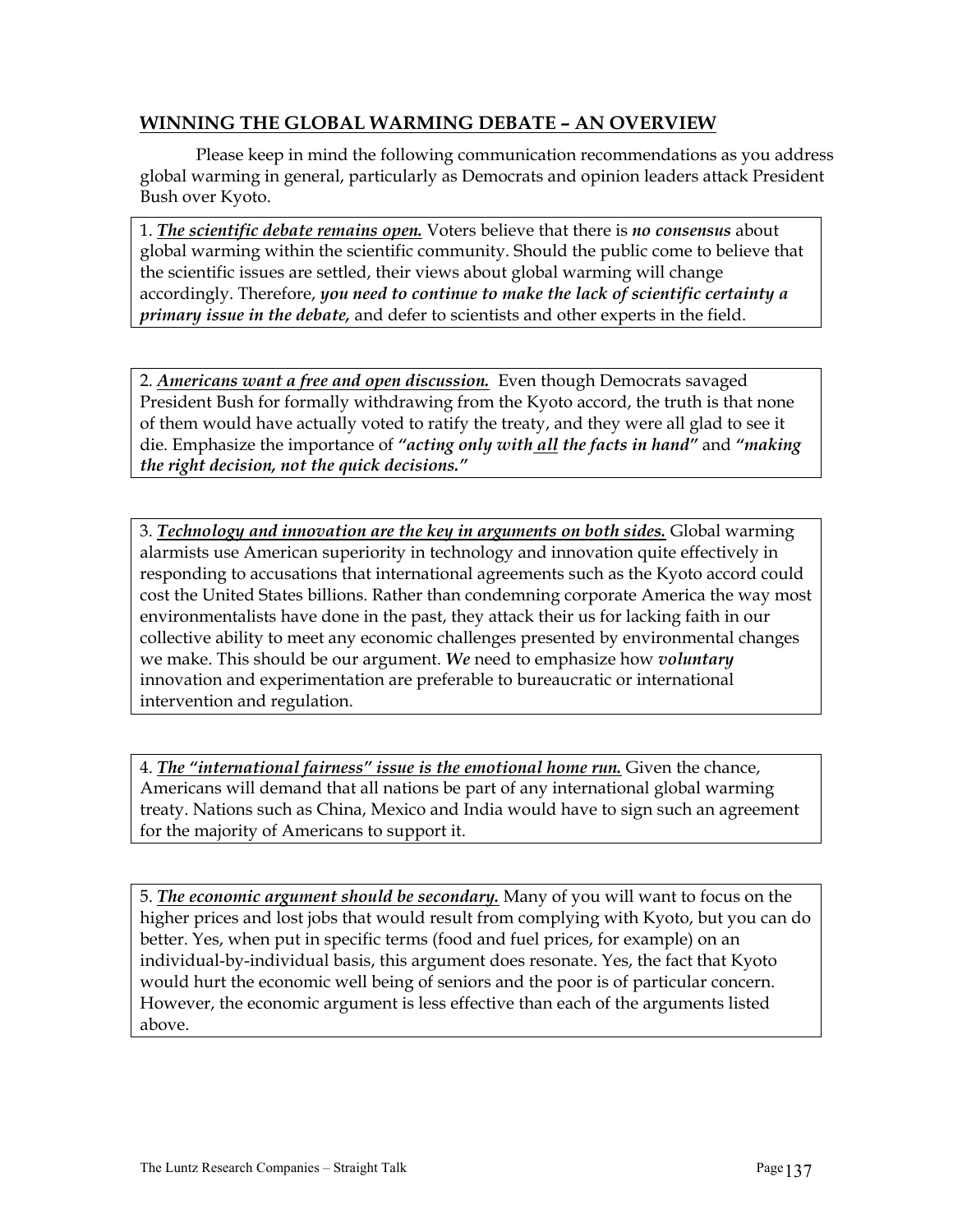*The most important principle in any discussion of global warming is your commitment to sound science.* Americans unanimously believe all environmental rules and regulations should be based on sound science and common sense. Similarly, our confidence in the ability of science and technology to solve our nation's ills is second to none. Both perceptions will work in your favor if properly cultivated.

*The scientific debate is closing [against us] but not yet closed. There is still a window of opportunity to challenge the science.* Americans believe that all the strange weather that was associated with El Nino had something to do with global warming, and there is little you can do to convince them otherwise. However, only a handful of people believes the science of global warming is a closed question. Most Americans want more information so that they can make an informed decision. It is our job to provide that information.

#### **LANGUAGE THAT WORKS**

*"We must not rush to judgment before all the facts are in. We need to ask more questions. We deserve more answers. And until we learn more, we should not commit America to any international document that handcuffs us either now or into the future."* 

*You need to be even more active in recruiting experts who are sympathetic to your view, and much more active in making them part of your message.* People are willing to trust scientists, engineers, and other leading research professionals, and less willing to trust politicians. If you wish to challenge the prevailing wisdom about global warming, it is more effective to have professionals making the case than politicians. When you do enter the fray, keep your message short, concise, and refer to the source of the material you use. Back up your points with a limited number of facts and figures – but then explain why they matter.

One final science note: Americans have little trust in arguments relying on shortterm data, such as mentioning that year X was the hottest on record or year Y was the coldest on record, etc. Even 15 years of satellite records or modeling that shows rising sea levels is not enough.

## **WORDS THAT WORK**

*"Scientists can extrapolate all kinds of things from today's data, but that doesn't tell us anything about tomorrow's world. You can't look back a million years and say that proves that we're heating the globe now hotter than it's ever been. After all, just 20 years ago scientists were worried about a new Ice Age."*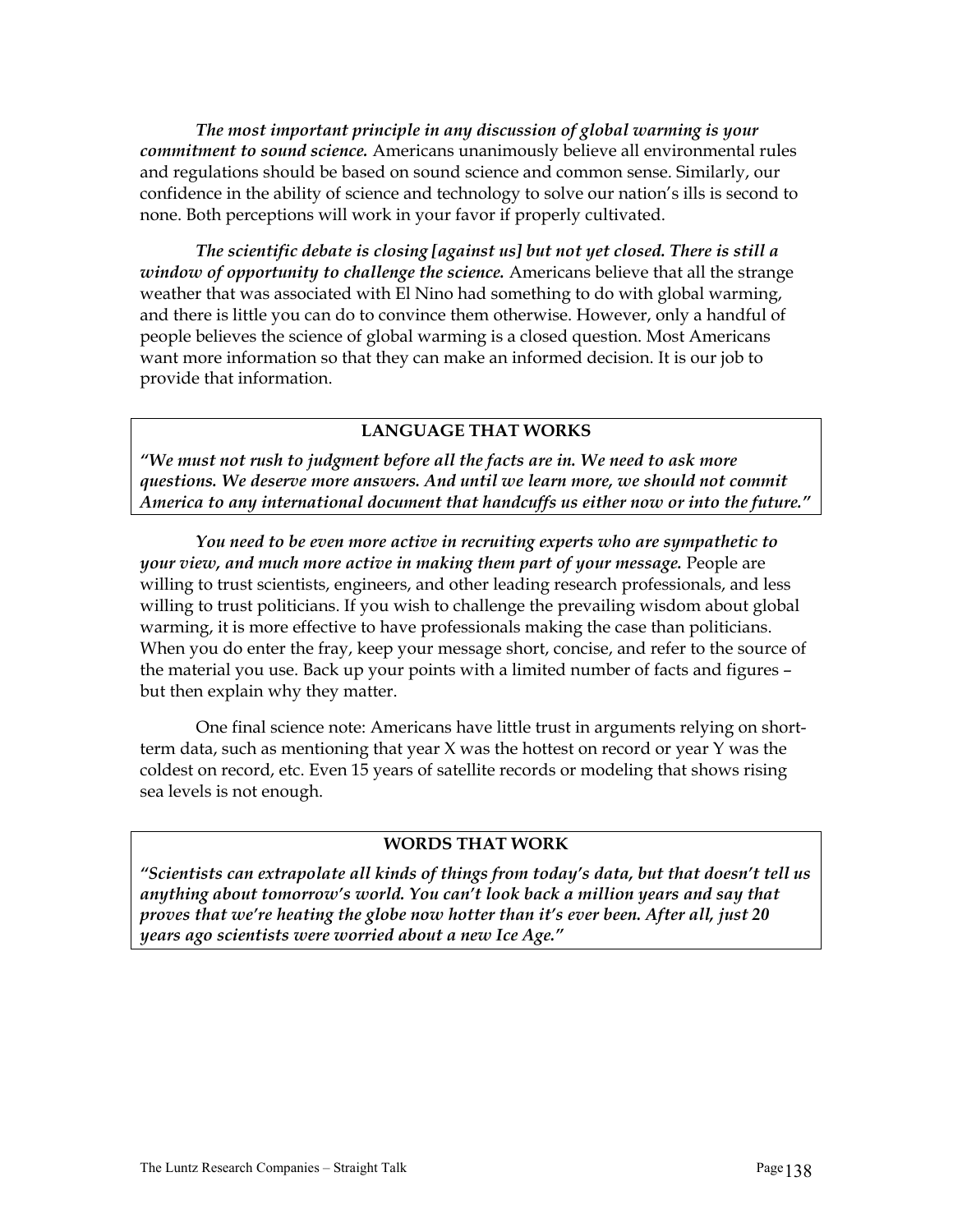The Kyoto camp is divided into two categories: *America Besters and Calamity Janes.* The American Besters, led by Sen. John Kerry, will argue that we have the most innovative, technically advanced business community that can easily adapt to stricter anti-global warming regulations. The Calamity Janes, on the other hand, use scare tactics to convince audiences that global warming will lead to doom and gloom. Both have one common argument: The future will be a better place if we take the necessary actions today.

Let me warn you that both arguments do resonate with some people when they make the case that short-term pain will yield long-term gain. Americans are still forward thinking and are likely to respond favorably to sacrifice if they can see a light at the end of the tunnel.

That's what you must offer. The fact that people take a long-term view gives you an opportunity to construct a "zero-regrets" argument. For example, you should argue that America should invest more in research and development to find ways to burn fuel more efficiently.

The traditional economic approach taken by Republicans to oppose many environmental rules and regulations simply does not move Democrats and has only limited appeal among independents. If you must raise economic concerns, the best way to reach swing voters is to take a practical, down-to-earth approach. Talk about the real world day-to-day effects that proposed environmental remedies would have on their everyday lives.

**1.** *Put the costs of regulations in human terms.* Stringent environmental regulations hit the most vulnerable among us – the elderly, the poor and those on fixed incomes – the hardest. Say it. Taxes on fuel and other products will be highly regressive, and new regulations will contribute to higher prices for necessities like food and utilities.

## **LANGUAGE THAT WORKS**

**"***Unnecessary environmental regulations hurt moms and dads, grandmas and grandpas. They hurt citizens on fixed incomes. They take an enormous swipe at miners, loggers, truckers, farmers – anyone who has any work in energy intensive professions. They mean less income for families struggling to survive and educate their children."* 

This is the most effective when you actually describe how specific activities and items will cost more, from "pumping gas to turning on the light." Remember, Americans already think they are an overtaxed people. Treaties such as Kyoto would have been yet another tax on an already overburdened population.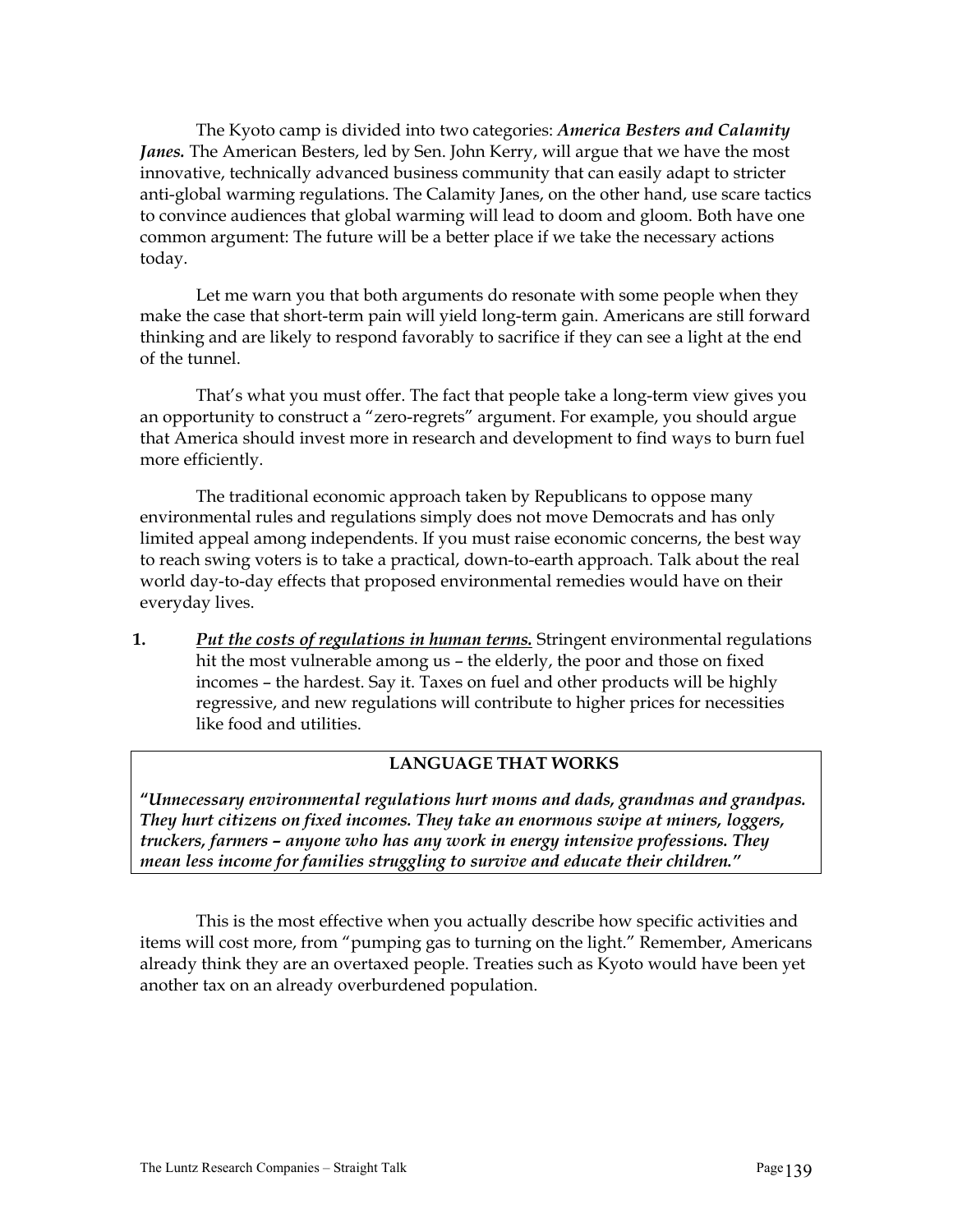- **2.** *Job losses.* Every year excessive environmental regulations cost the United States thousand of jobs. Independent and swing voters can really relate to concrete effects such as this. The prospect of losing so many jobs may upset Americans more than any hypothetical effects of global warming, but you have to be careful to use specifics – generalities will be rejected. Talk about the professions and industries that will be most hurt.
- *3. Major lifestyle changes.* Talking generically about higher taxes and great costs will not persuade those who are truly undecided of the dangers of the Kyoto protocol and similar regulation regimes. But they will listen if you point out that the unintended consequences of such well-intended regulations may make American life less safe, not more safe.

Let me emphasize that while the economic arguments may receive the most applause at the Chamber of Commerce meeting, it is the least effective approach among the people you most want to reach – average Americans. The assertion that there are better ways to address environmental threats such as global warming is a superior argument.

Nothing scores better than a "We're Number One" theme and in the arena of scientific breakthroughs, we really are Number One. Therefore, if supporters of drastic environmental regulations tell you that "we can do anything we set our sights on," and that *"American corporations and industry can meet any challenge,"* immediately agree, but then add the following:

## **WORDS THAT WORK**

*"Don't confuse my opposition to excessive regulation with a desire for inaction. We don't need an international treaty with rules and regulations that will handcuff the American economy or our ability to make our environment cleaner, safer, and healthier.* 

*"One the contrary, what we need to do is to put American creativity and American innovation to work. It's time to call on the leaders of science and technology to find new forms of fuel that burn cleaner and more efficiently. We need to invest in research and development that will restore polluted air and water to pristine conditions – just as we have done for Lake Erie. We should take an active role in helping other nations save their forests and build safer energy sources."* 

That puts you back on offense, but don't stop there. Proponents will criticize America for causing a majority of the world's pollution and being the biggest contributor to the greenhouse effect. Excuse the pun, but this is garbage. We do so much more and pollute so much less than anyone else. *You must set the record straight.*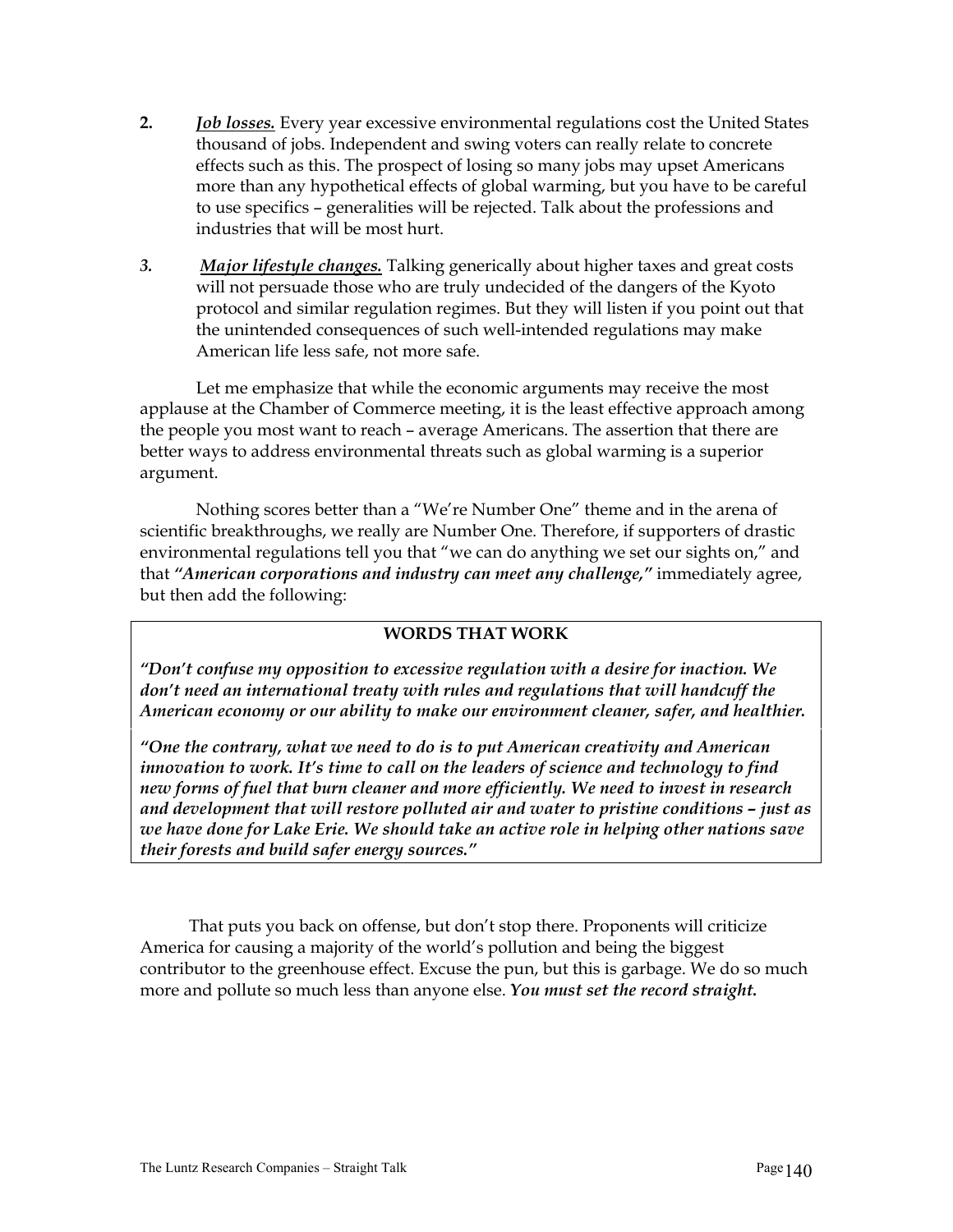## **WORDS THAT WORK**

*"As a nation, we should be proud. We produce a majority of the world's food, a large majority of the world's technology, and virtually all of the world's health and scientific breakthroughs, yet we produce a fraction of the world's pollution. America has the best scientists, the best engineers, the best researchers, and the best technicians in the world. That is why we must assume a leadership role in conservation and preservation, but we cannot do it alone. Every nation must do its part."* 

We should dominate the technology and innovation argument, but you will still fall short unless you emphasize the voluntary actions and environmental progress already underway. Remember, Democrats have nothing to offer but more bureaucrats and bureaucratic solutions to the challenges we face. They are simply attempting to involve bureaucrats in areas in which the private sector is already making tremendous progress.

## **MORE WORDS THAT WORK**

*"In the last 20 years, America has made significant progress in environmental research without any foreign treaty. These breakthroughs have already been put to work to help the global environment, and we didn't need any foreign body to tell you how to do it."*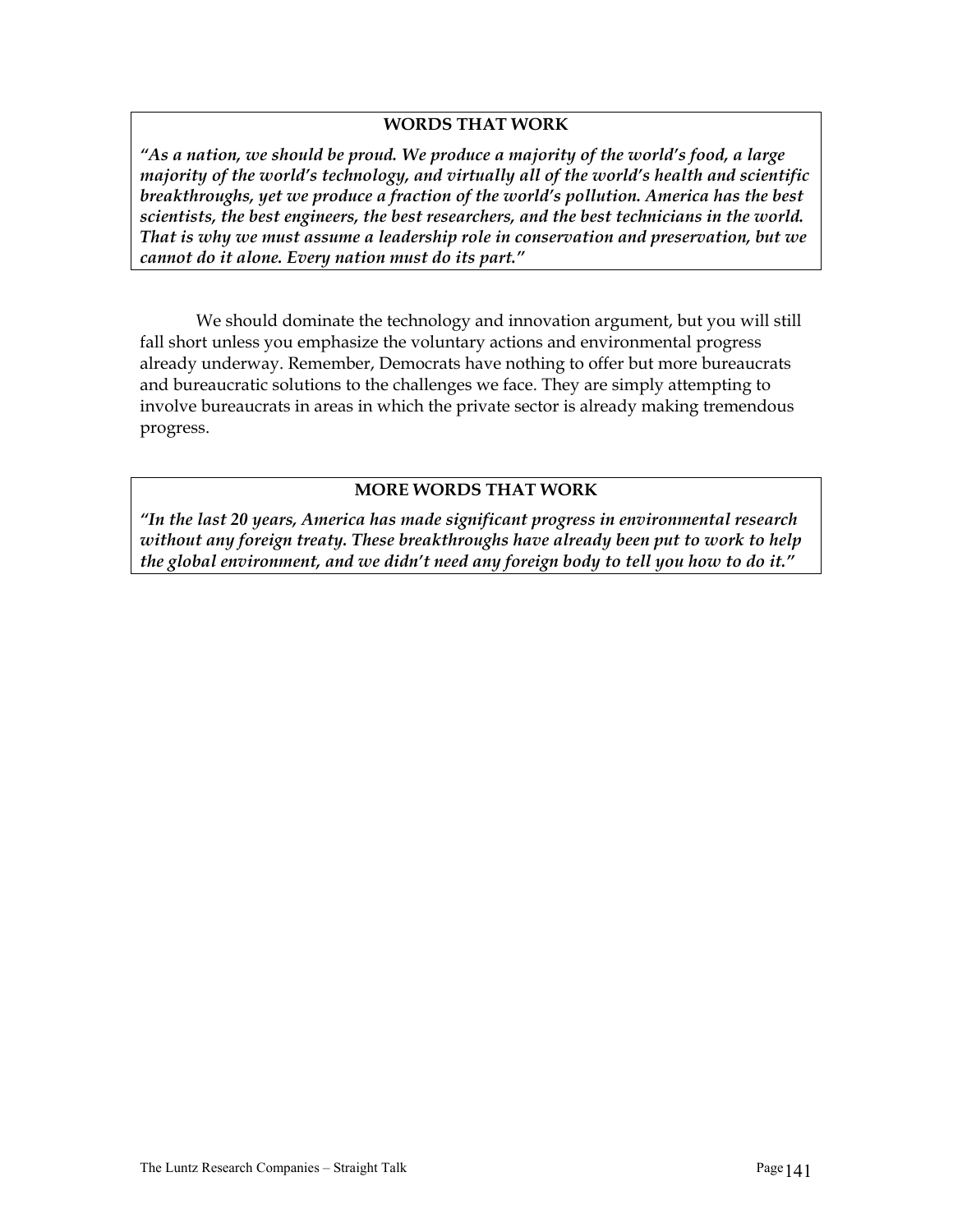#### **CONCLUSION: REDEFINING LABELS**

*The mainstream, centrist American now sees the excesses of so-called*  "environmentalists," and prefers the label "conservationist" instead. These individuals are still clearly "pro-environment," but not at the expense of everything else in life. They are the kind of voters who consider the environment as one of a variety of factors in their decision for whom to vote, but not the overriding factor. If we win these people over, we win the debate. It's that simple. The rest is commentary.

Most people now recognize that some self-described environmentalists are – in their words – "extremists." Thanks to some pretty bizarre behavior, there are some negative connotations that attach themselves to those who promote environmentalism. In particular, Greenpeace and Ralph Nader have an extremist image that turns off many voters.

We have spent the last seven years examining how best to communicate complicated ideas and controversial subjects. The terminology in the upcoming environmental debate needs refinement, starting with "global warming" and ending with "environmentalism." *It's time for us to start talking about "climate change" instead of global warming and "conservation" instead of preservation.*

- 1. *"Climate change" is less frightening than "global warming."* As one focus group participant noted, climate change "sounds like you're going from Pittsburgh to Fort Lauderdale." While global warming has catastrophic connotations attached to it, climate change suggests a more controllable and less emotional challenge.
- 2. *We should be "conservationists," not "preservationists" or "environmentalists."* The term "conservationist" has far more positive connotations than either of the other two terms. It conveys a moderate, reasoned, common sense position between replenishing the earth's natural resources and the human need to make use of those resources.

"Environmentalist" can have the connotation of extremism to many Americans, particularly those outside the Northeast. "Preservationist" suggests someone who believes nature should remain untouched – preserving exactly what we have. By comparison, Americans see a "conservationist" as someone who believes we should use our natural resources efficiently and replenish what we can when we can.

 Republicans *can* redefine the environmental debate and make inroads on what conventional wisdom calls a traditionally Democratic constituency, because we offer better policy choices to the Washington-run bureaucracy. But we have to get the talk right to capture that segment of the public that is willing to give President Bush the benefit of the doubt on the environment – and they are out there waiting.

The words on these pages are tested – they work! But the ideas behind them – translated into actions – will speak louder than words. Once Republicans show the public that we are *for* something positive, not just against existing environmental regulations, we can start to close that credibility gap.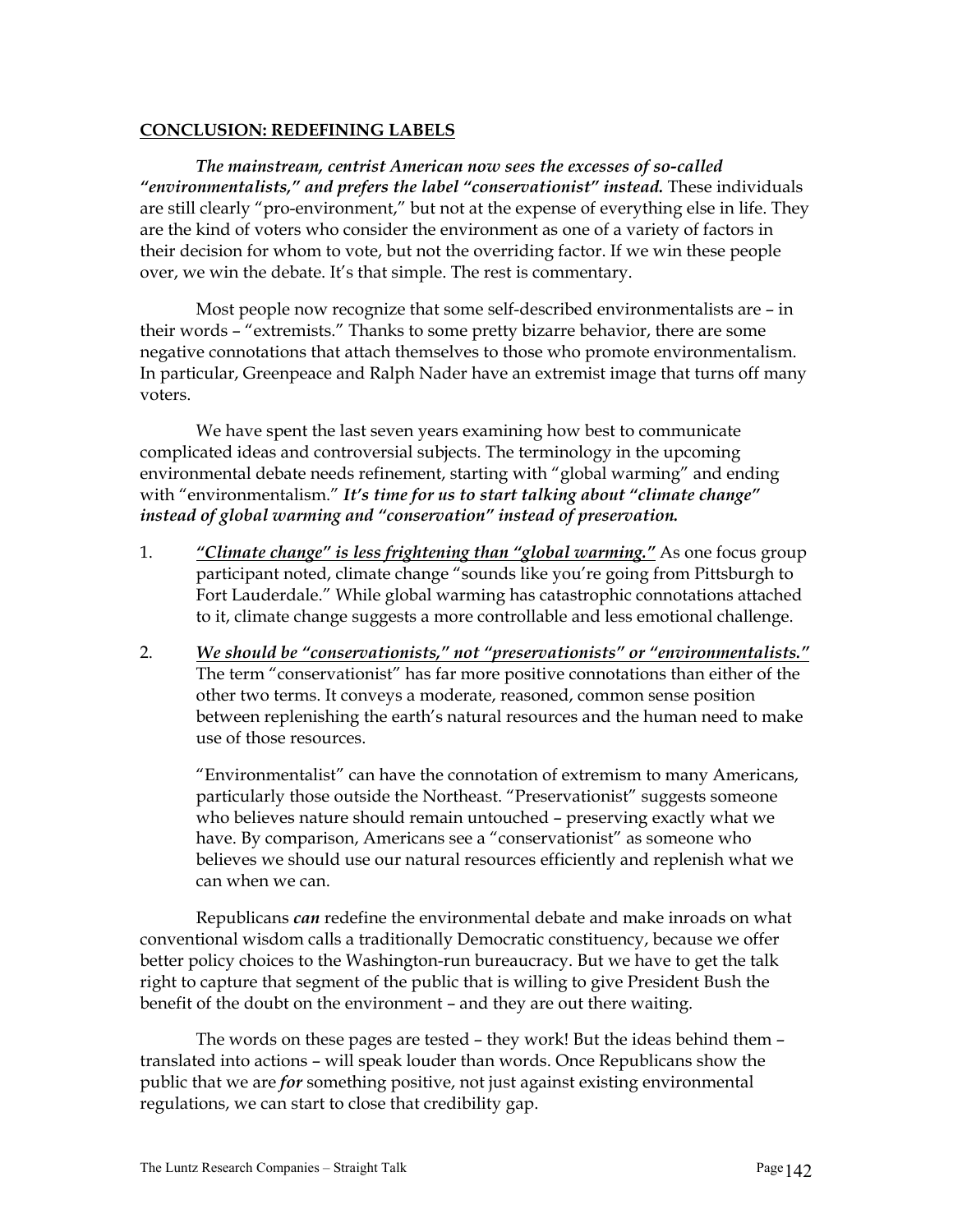## **THE NINE PRINCIPLES OF ENVIRONMENTAL POLICY AND GLOBAL WARMING**

- 1. Sound science must be our guide in choosing which problems to tackle and how to approach them.
- 2. We should identify the real risks to human health and safety *before* we decide how to address a problem.
- 3. Punishing real polluters must be a higher priority than creating more rules and regulations.
- 4. Local problems require local solutions. National standards may be necessary, but enforcement should be local. People in the community have the greatest incentive to keep their local environment clean.
- 5. Technology, innovation and discovery should play a major role in preserving a clean and healthy environment.
- 6. Environmental policies should take into account the economic impact on senior citizens, the poor and those with fixed incomes.
- 7. The best solutions to environmental challenges are common sense solutions.
- 8. All nations must share responsibility for the environment. No nation should be excluded from doing its part to improve climate conditions and the health and safety of its population.
- 9. All changes in national environmental policy should be fully discussed in an open forum. Laws, agreements and treaties should not be signed without public input.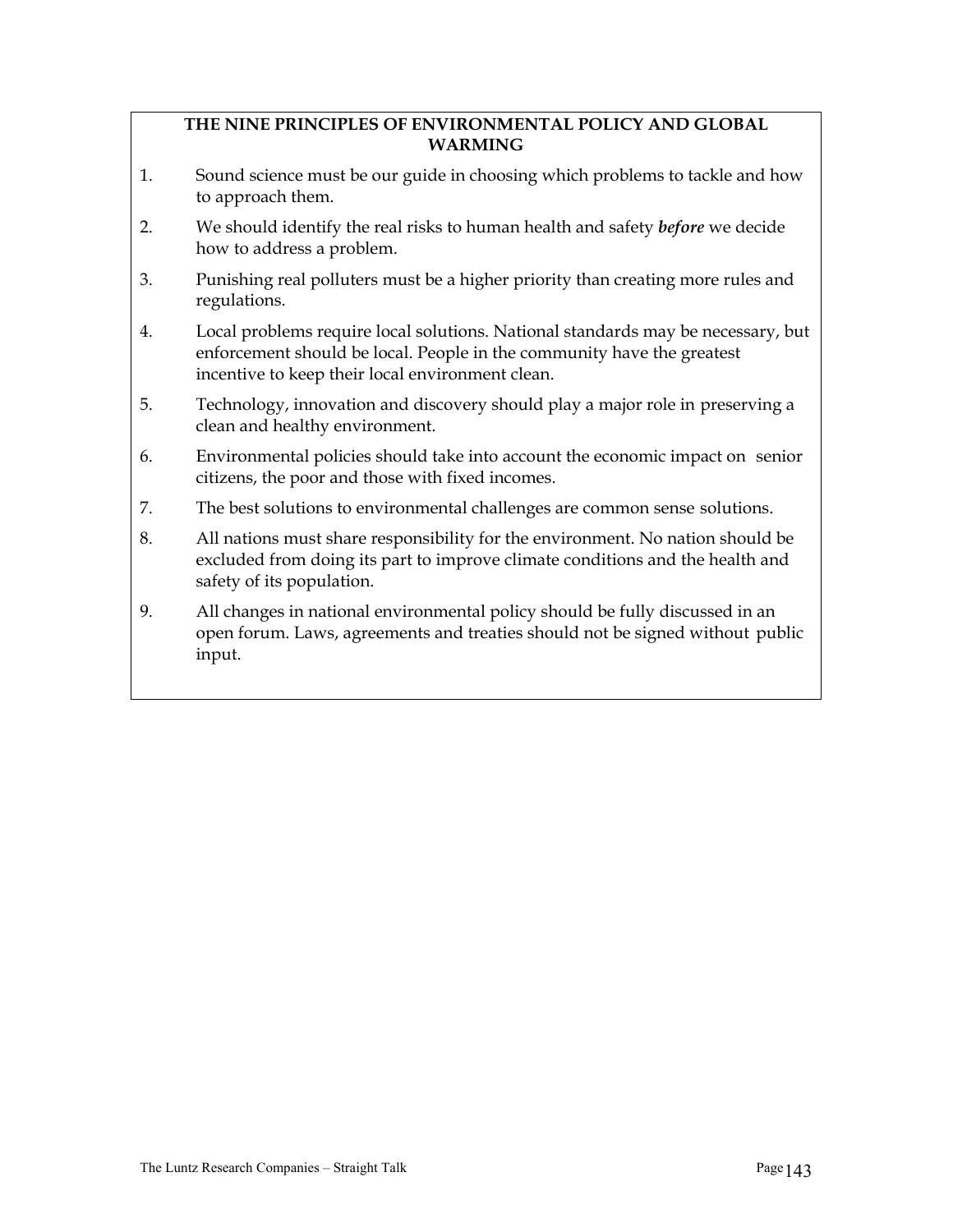## **PROTECTING OUR ENVIRONMENT**  *(Democrats in their own words)*

One of the most important responsibilities of government and elected officials is the protection of our air, our water, and our land. Making rules against polluting our natural environment and investments in restoring it are part of a Democratic tradition that extends back almost 100 years. From the founding of our national parks early in this century, to the landmark laws of the past three decades, one of America's greatest achievements has been conserving and cleaning our natural environment. This is one area where citizen initiative and government regulation of corporate behavior has been a demonstrable success.

Americans are proud of the achievements that have been made – and understand the urgency of the work that still needs to be done. Yet Republicans have opposed efforts to reform the massive government subsidies for new logging roads that will benefit private logging companies in national forests. They have blocked efforts to charge market prices for range-land grazing on federal land. And they even refused to re-authorize the "crown jewel" of American environmental laws – the Endangered Species Act.

When the law that restored the bald eagle to vibrant populations can't be preserved, we must call the Republicans what they are – anti-environment. Similarly, Republican support for corporate subsidies for polluters represents hypocrisy at its worst. It's bad enough that conservatives condone the exploitation of the environment. It's even worse when they want the taxpayers to pick up the tab.

Simply stated, we want to protect our natural resources for our children and future generations. The Republicans want to protect the deep pockets of those who seek to exploit our national parks and forests and waterways.

Democratic environmental legislation of past years made tremendous gains toward restoring our pristine natural resources. We no longer have rivers catching fire from pollution. Once dead rivers, lakes and estuaries are now pulsating with life. People are returning to these areas to swim, fish and enjoy the great outdoors as wildlife thrives. Republicans want to remove the stiff fines and penalties levied on polluters. We won't let them.

Today our skies are cleaner. In virtually every city in this country, the air is cleaner than it was 25 years ago. Smog is down. Carbon monoxide in the air is down. Parents can now breathe easier knowing their children are breathing cleaner air.

Yet today, there are those who want to turn back the clock on people who want to fish in the rivers and drink safe, clean water from the tap… on parents who want to be sure the park down the block is safe for their children to play in… on people who want to breathe clean, healthy air. We won't let them. Democrats will continue to fight Republicans and their corporate allies that would risk our children's long-term health, the air they breathe and the water they drink for the sake of short-term profits.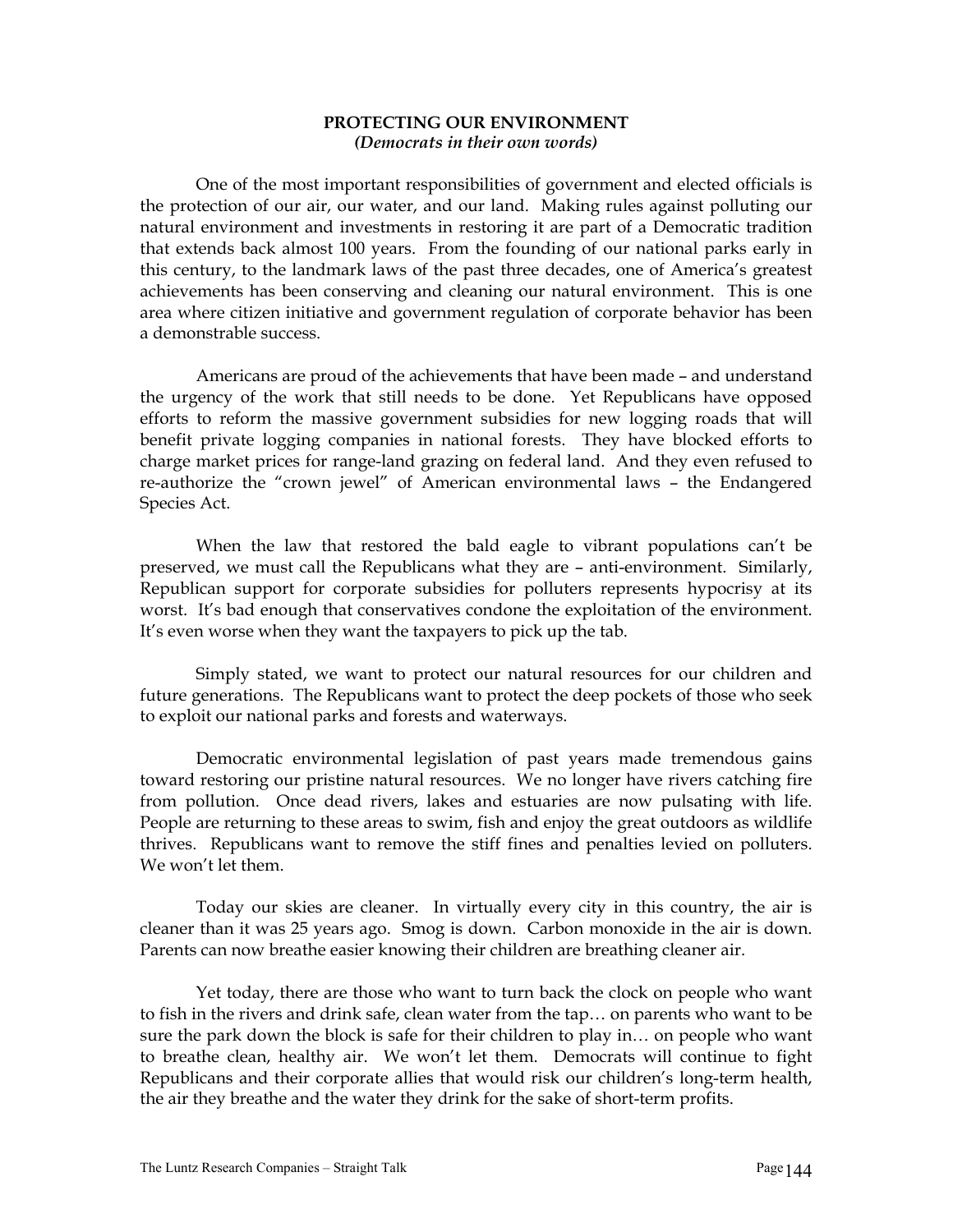## **A CLEANER, SAFER, HEALTHIER FUTURE** *(A Republican speech about the air we breath)*

*It is possible to achieve better protection of human health and the environment by regulating smarter, but you can't regulate smarter unless we all demand it from the regulators in Washington. The fact is, businesses – big and small – spend too much time trying to comply with too much paperwork and too many regulations from too many Washington bureaucrats.* 

*If we are to move forward to a safer, cleaner, healthier future, we have to change the way Washington regulates.* States and communities should be allowed – even encouraged – to take a greater role in environmental regulations and oversight. After all, who knows better about what each community needs, a local leader or a Washington bureaucrat? There are national environmental standards that must be set, and the federal government must make that determination, but federal resources must be targeted and allocated more effectively, and that's why we must have greater involvement by state and local officials.

But the improvements we need in Washington go beyond state and local involvement. *We need to plan for the future, not just for today.* Science and technology are constantly changing and improving. Too often, the federal government doesn't keep up with these improvements, and old regulations become out-dated and don't do the best job they can. That is why I want to see four immediate changes to the way we regulate the environment:

- 1. We must do a thorough review of the environmental regulations already in place, decide what works and what doesn't, and then make sure we don't add any more unnecessary or unproductive rules. There should be a mandatory requirement that obligates the federal government to determine whether current regulations should be reformed, consolidated or discontinued.
- 2. Washington should also be required to disclose the expected cost of current and all new environmental regulations. The public has a right to know what these laws and regulations cost.
- 3. In making regulatory decisions involving the environment, the federal government should use best estimates and realistic assumptions rather than worst-case scenarios advanced by environmental extremists.
- 4. New regulations should be based on the most advanced and credible scientific knowledge available.

Finally, to promote the *accountability* and *responsibility* of federal regulatory agency decisions, the entire process should be open to public scrutiny. It's time to restore common sense to environmental laws. This is how we move forward to a safer, cleaner, healthier future.